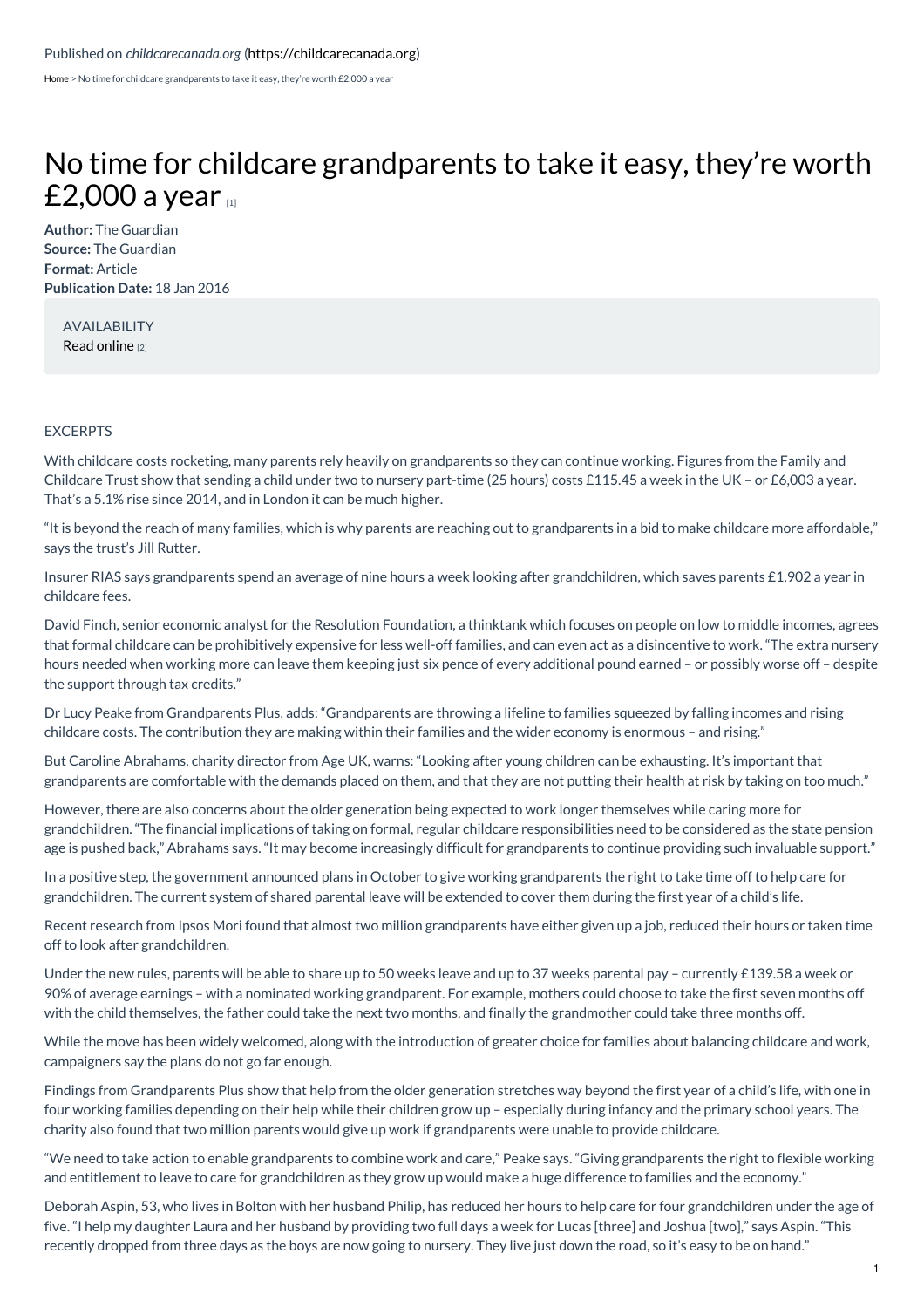She also helps out her son Nathan and his partner Leah as and when needed with their 18-month-old daughter Faith, and Nathan's stepson Noah, five. "This can sometimes be a bit ad hoc due to the nature of their working hours," she adds.

Aspin works as an HR and office manager two days a week. "I used to work full-time before Laura had Lucas, but I cut my hours when I realised I could provide real assistance," she says. "Laura is a hairdresser, and Paul works for a car company, but with a young family to pay for, and a mortgage to cover, money is tight.

"As I dropped my hours by half, this has meant a pay cut – plus I now face extra costs such as food and treats. But Philip and I have made changes to our lives to accommodate this.

"It can be hard work at times – and I sometimes think that coming into the office is a day off – but I just get on with it knowing that the children won't be young for ever. I want to make sure I enjoy these years while I can."

Philip, a retired policeman, now runs his own business from home. "I love watching him spend time with the grandchildren as he was working full-time when our children were young," says Aspin. "We both play a big role in our grandchildren's lives. I may eventually take on more days at work when the children get a bit older, but for now we just adore spending time with them."

In Hackney, east London, 67-year-old John Pipal sets one day aside each week as "grandparent day". His eldest son Joe and his partner Ruanna have three children, Alice, six, Sylvia, three, and six-month-old Samuel. His step-daughter Billie has Clelia, four.

"It varies from week to week how many grandchildren I have on my 'grandparent day'," says Pipal, who spends three days a week working as a computer consultant for a number of voluntary organisations. "Sometimes I have just one little one, and on other occasions my wife Lisa and I have three between us. I look forward to caring for them each week.

"Childcare is certainly tiring, but some aspects seem easier than when I was a parent. Now that I'm older I have more time to focus on the children – rather than trying to juggle several things at once as I did when I was worried about my career. Helping out does have financial benefits for the parents, and also gives them space to do other things – and to get on with their working lives. This help is particularly important to Billie who is a single parent and works from home.

"Before Clelia started school it was quite a struggle for her to do a job, so Lisa and I were able to help ease the pressure."

Care options to consider:

- Don't assume that nursery is the only option when it comes to childcare. Child-minders can be more cost-effective and the hours they offer more flexible.
- Nannies are another option, and can work especially well if you and your friends are in the same scenario. You could consider nannysharing to bring down the cost. For more information visit nannyshare.co.uk.
- Consider organising a "childcare swap" where you share duties with a friend whose working hours complement yours. With this arrangement, you look after your friend's children while they are at work, and they return the favour when you are at work. Agree on hours and schedules at the outset. Also work out what will happen in terms of illness and taking holidays.
- Look into options such as community nurseries which are run on a not-for-profit basis. There may be a waiting list, but costs can be a lot cheaper than a private nursery.
- Ask your employer about flexible work options or job sharing.
- Get as much help as you can from friends and family.

Leonard Baines, 62, is a very hands-on grandfather who helps his daughter Zoe and son-in-law with their two children in the mornings two or three days a week, and also after school from time to time.

Zoe, 33, works full-time in the charity sector and leaves for work each day at 7am. Her husband, Frances Nyeko, is doing a nursing degree at University College Hospital in London and also leaves early.

Leonard, from Watford in Hertfordshire, usually arrives just before 7am and helps out with the morning routine for six-year-old Maimie and four-year-old Tyla.

"Generally, the girls are up and dressed and having breakfast by the time I arrive," says Leonard. "But if not, I start with this, and then play with Tyla and do some reading with Maimie. I also tidy up the house before taking Maimie to school and Tyla to pre-school."

Leonard does all this in time to get to Watford for 9am where he works as a finance manager. "It can be quite tiring but I've got used to it," he says. "I find it very rewarding spending time with the girls. I couldn't do five days a week, but this way makes a big difference."

Leonard's ex-wife Jackie also helps out with the various pick-ups and drop-offs on a Friday and Saturday, and as she lives next door to Zoe and Frances she can also help out in the evening if they need to go out.

**Region:** [Europe](https://childcarecanada.org/category/region/europe) [3] **Tags:** [accessibility](https://childcarecanada.org/category/tags/accessibility) [4] [grandparents](https://childcarecanada.org/category/tags/grandparents) [5] -reprinted from The Guardian